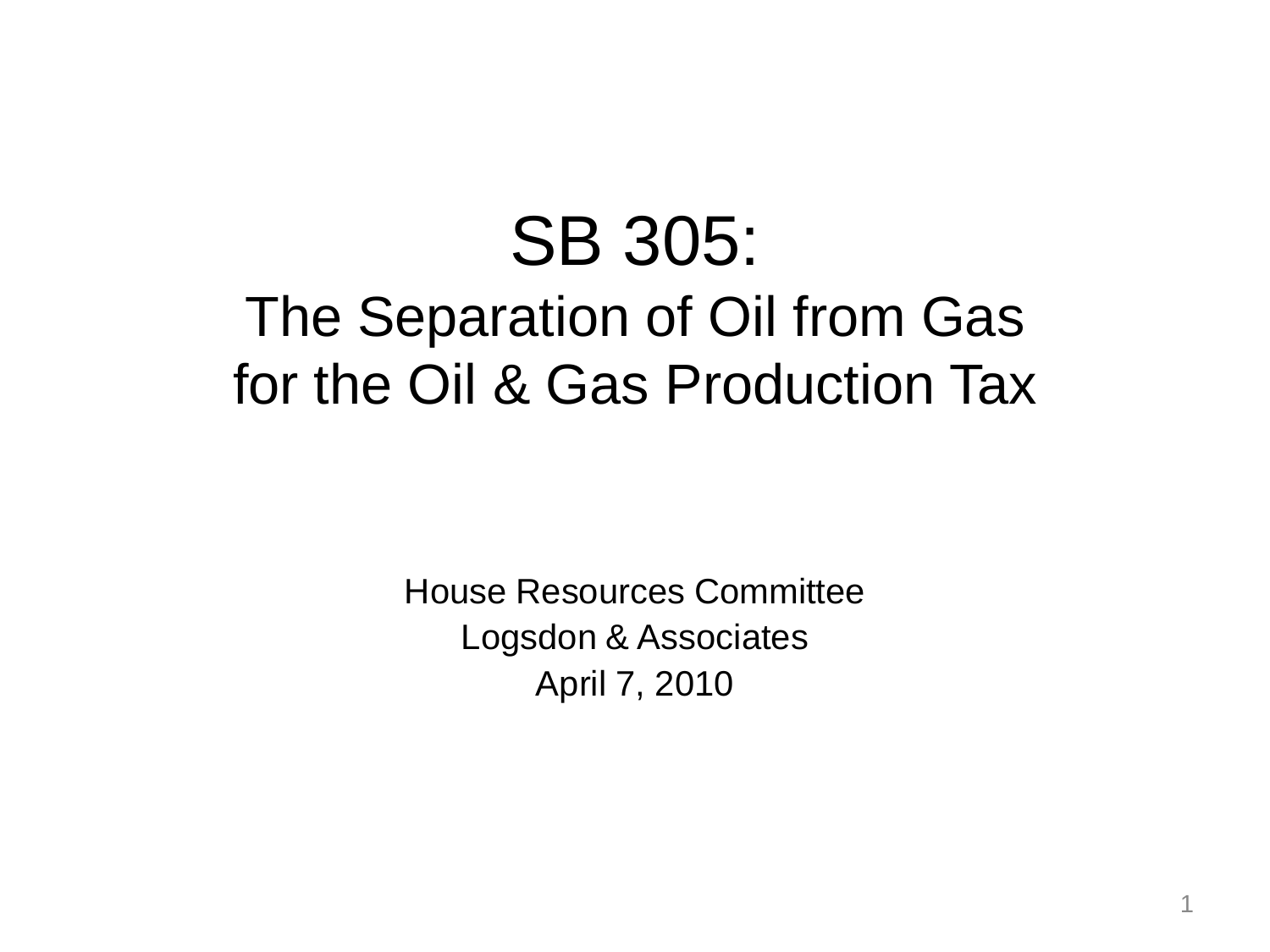## Premise of the Bill

- Under current law oil and gas are taxed together
- Oil is worth much more than gas
- The combining mechanism has the potential to materially reduces oil taxes even though oil operations are unaffected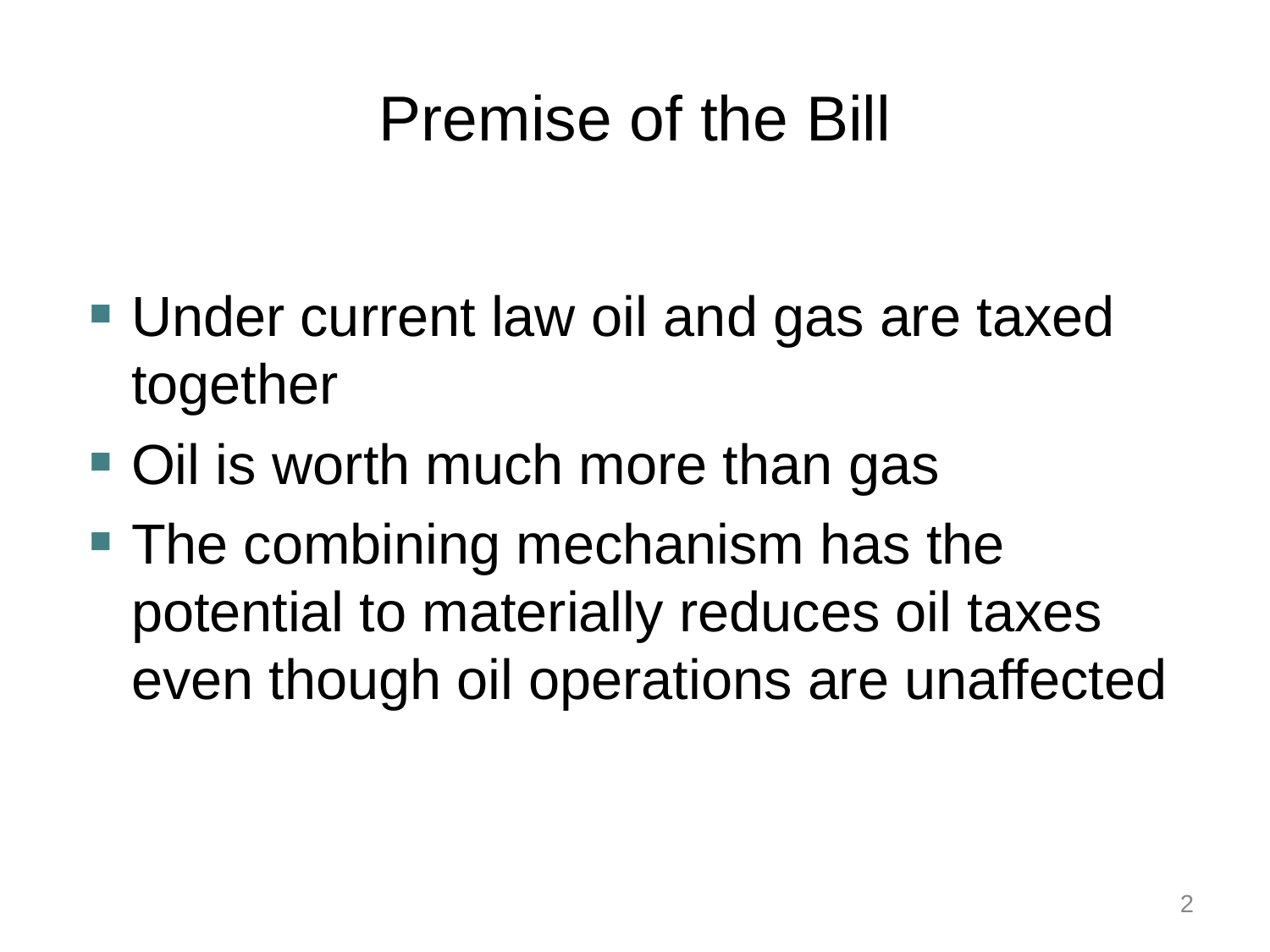## Oil is Different than Gas

### ■ Supply

- Oil more geographically concentrated (fewer sellers: OPEC)
- **Oil supplies more depleted**
- **Lower cost gas is more plentiful**
- **Demand** 
	- Oil has fewer substitutes
	- Gas has more substitutes
- Result: Oil is worth more than gas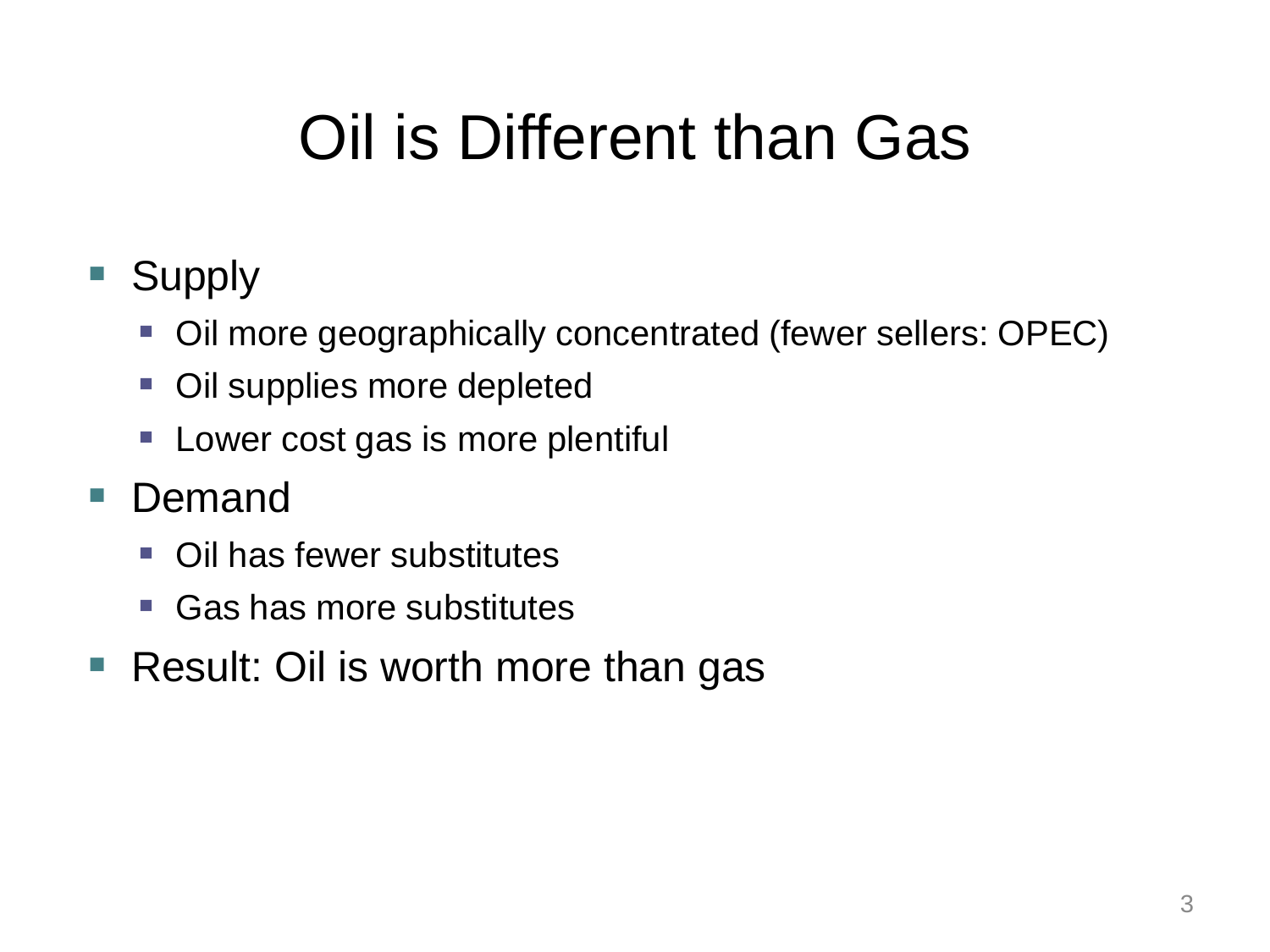## BTU 9:1

### **West Coast ANS**

- Market Price \$80/bbl
- Less:
	- Shipping \$2.07
	- $\blacksquare$  TAPS  $\$4.18$
- Gross Value \$73.75
- 6 mmbtu's / bbl
- \$12.29 / mmbtu

### **North Slope Gas**

- Market Price \$6/mmbtu
- Less:
	- **Tariff AK to AB \$3.54**
	- $\blacksquare$  AB Hub  $$0.24$
	- Tariff AB to L48 \$0.85
- Gross Value \$1.37/mmbtu
- On a straight BTU to BTU basis oil is worth nearly 9 X as much as gas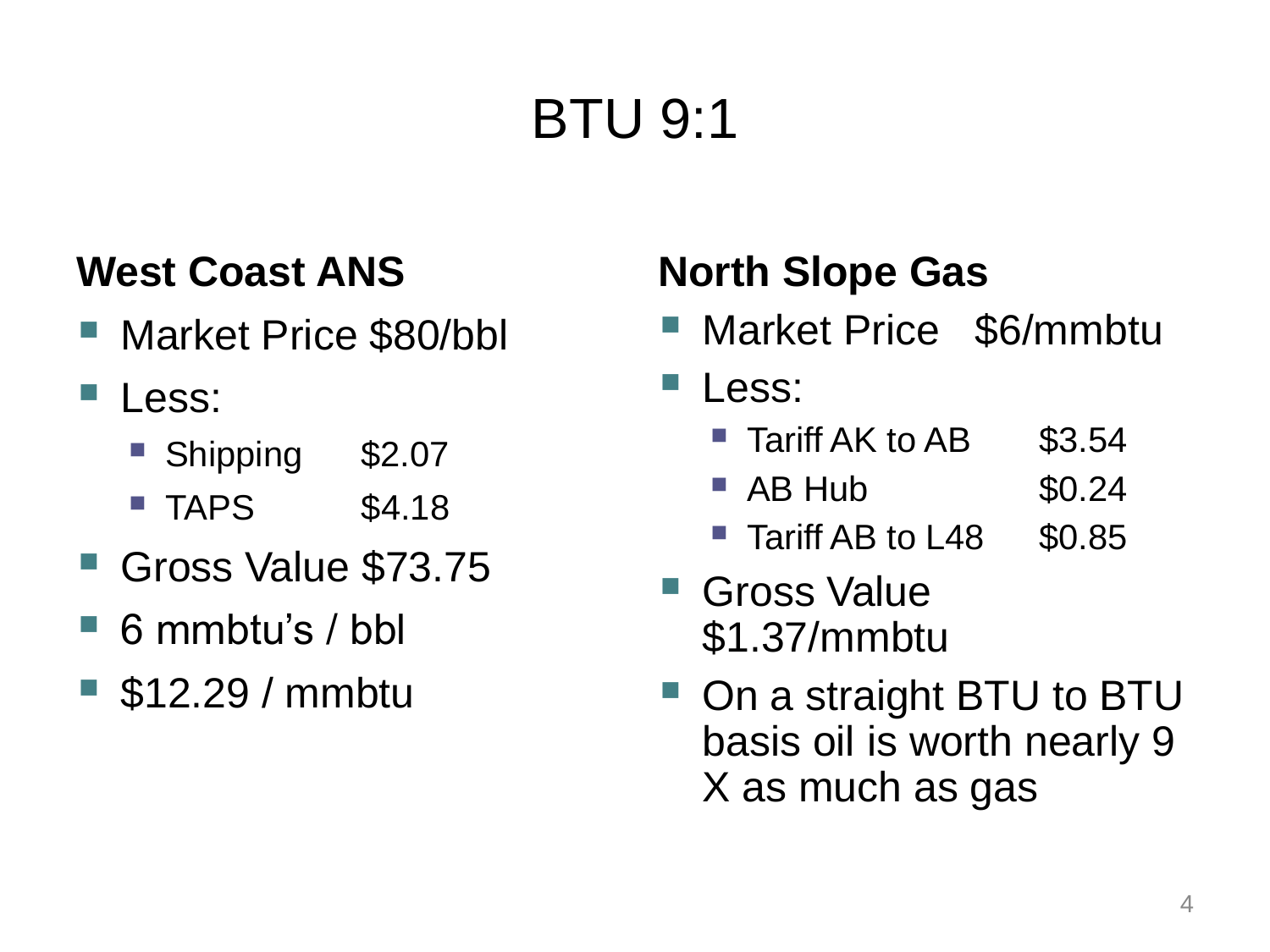### Some Things that have BTUs

- Oil
- Gas
- Coal
- Wood
- Asphalt
- Shoe Leather
- Rubber
- Coffee grounds
- Citrus rinds
- Corn cobs
- **Dung**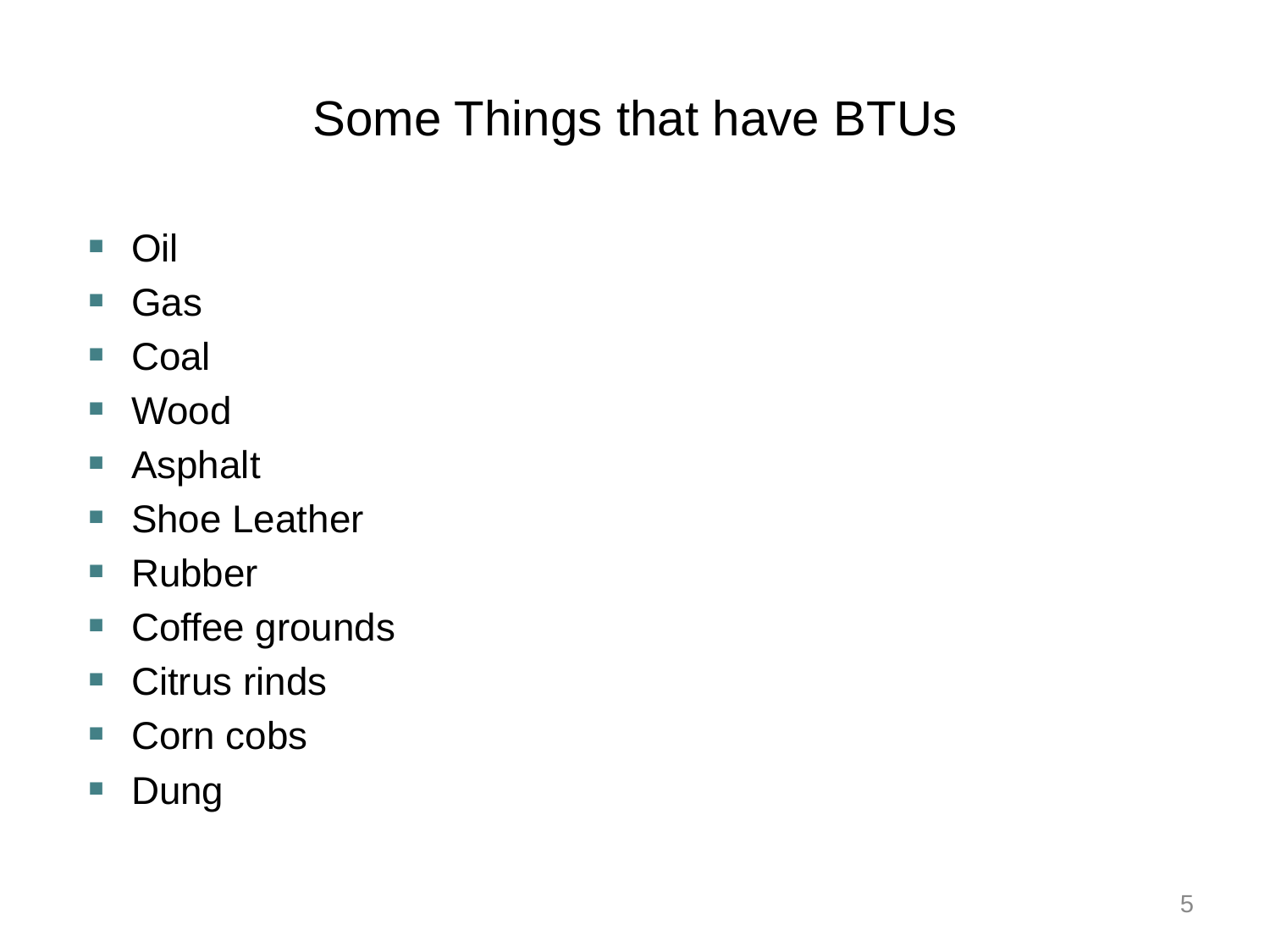### Mechanics of Current Tax

- 1) Oil gross value (market price less transport cost)
- 2) Gas gross value (market price less transport cost)
- $\blacksquare$  3) Oil + gas gross value gas = Combined gross value
- 4) Combined gross value lease capital and operating costs = Combined oil & gas net value
- 5) Combined oil & gas net value / total oil & gas BOEs = p/BOE net value (see Slide # 7)
- 6) Progressivity factor (based on per BOE net value) plus  $25%$  base rate = tax rate
- 7) Single tax rate applied to combined oil & gas net value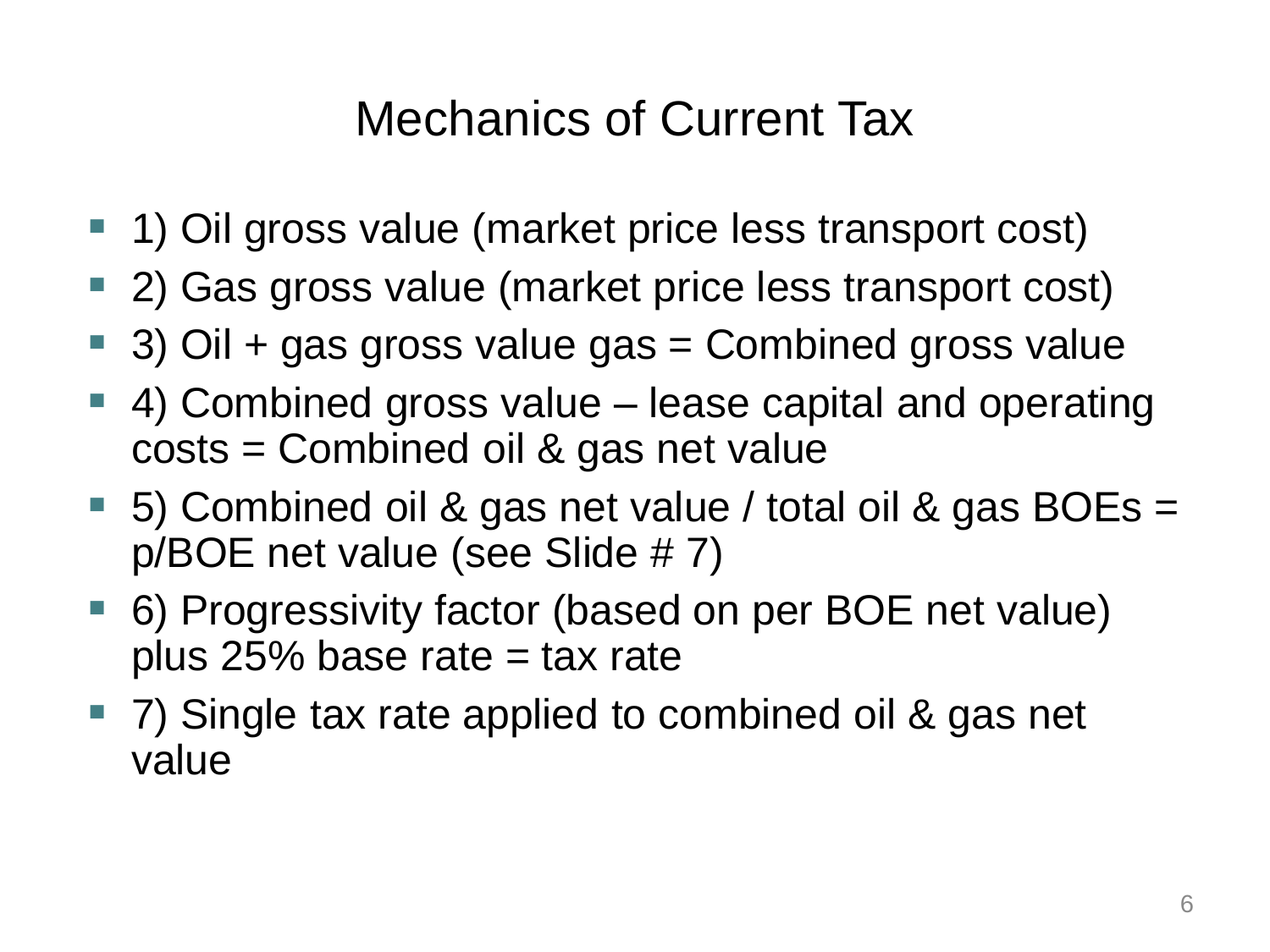### Barrel of Oil Equivalents (BOEs): Putting Oil & Gas on an Apples / Apples Basis

- 4.5 billion cubic feet per day (bcf/d) of natural gas
- A cubic foot of North Slope gas will have about 1,100 BTUs
- Natural gas is measured in millions of BTUs (mmbtu)
- 4.5 billion cubic feet per day will have 4.95 million mmbtu's (4.5 X 1,100)
- A barrel of oil has about 6 mmbtu's
- 4.5 billion cubic feet per day will have the BTU equivalence of 825,000 barrels of oil (BOEs) (4,950,000 / 6)
- **If there are 500,000 barrels of oil, total BOEs will total**  $500,000 + 825,000 = 1,325,000$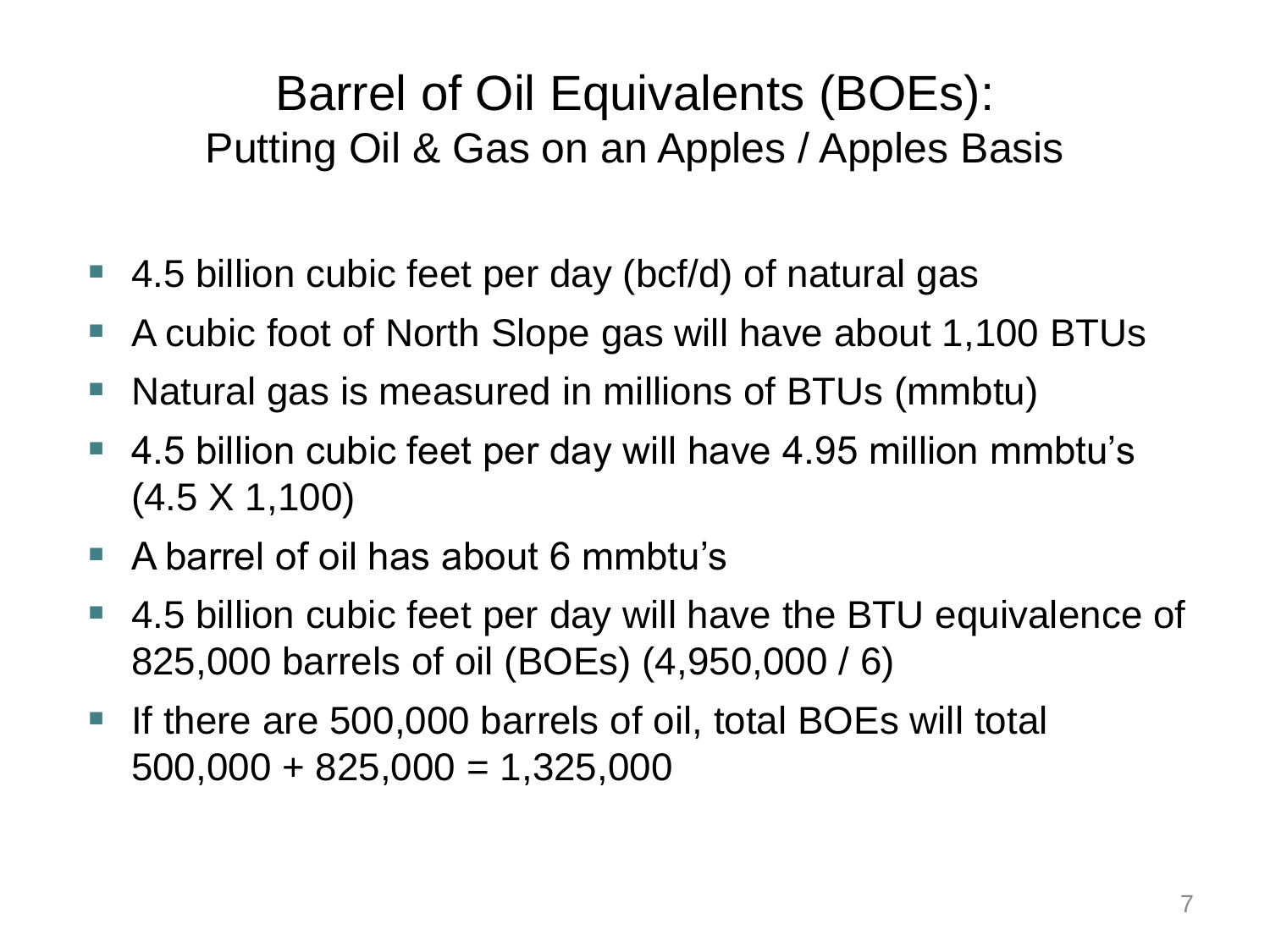### Progressivity Mechanics

- "Trigger" = \$30 net / BOE value
- $\blacksquare$  "Slope" = 0.4%\*
- **Progressivity surcharge = (Net per BOE value \$30) X** .004
- **Example: if net value = \$50** 
	- $\blacksquare$  Base tax rate = 25%
	- **Progressivity = (\$50 \$30) X .004 = 8%**
	- Total tax of 33% on net value
	- \* Slope changes to 0.1% after \$92.50 net per BOE value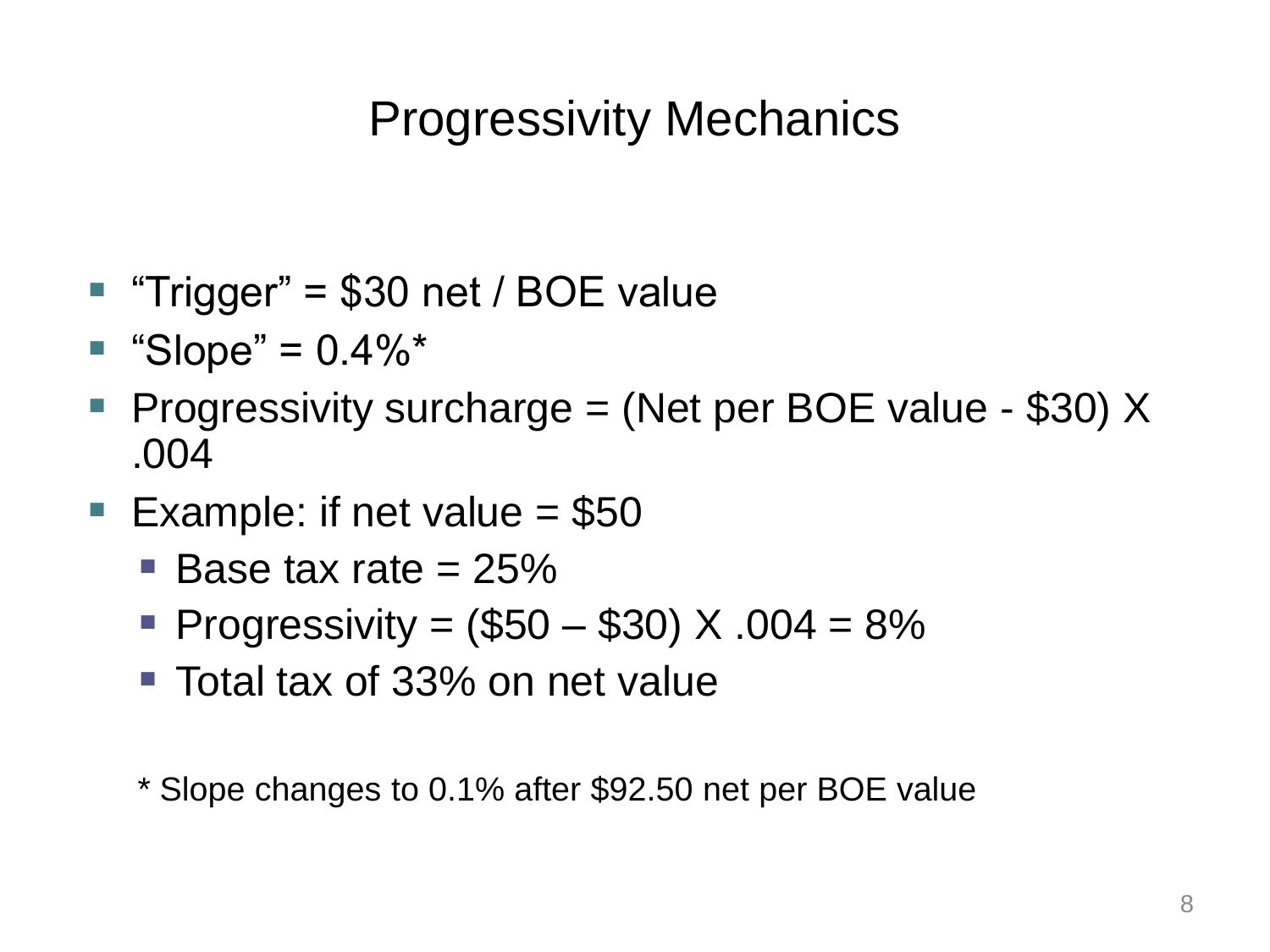|                           | Oil          |
|---------------------------|--------------|
|                           | <b>Alone</b> |
|                           | (p/bbl)      |
| <b>Market Price</b>       | \$80.00      |
| <b>Transp cost</b>        | \$5.00       |
| <b>Gross Value</b>        | \$75.00      |
| <b>Costs</b>              | \$20.00      |
| Net (p/barrel or p/mmbtu) | \$55.00      |
| <b>Base rate</b>          | 25.00%       |
| <b>Progressivity</b>      | 10.00%       |
| <b>Total tax rate</b>     | 35.00%       |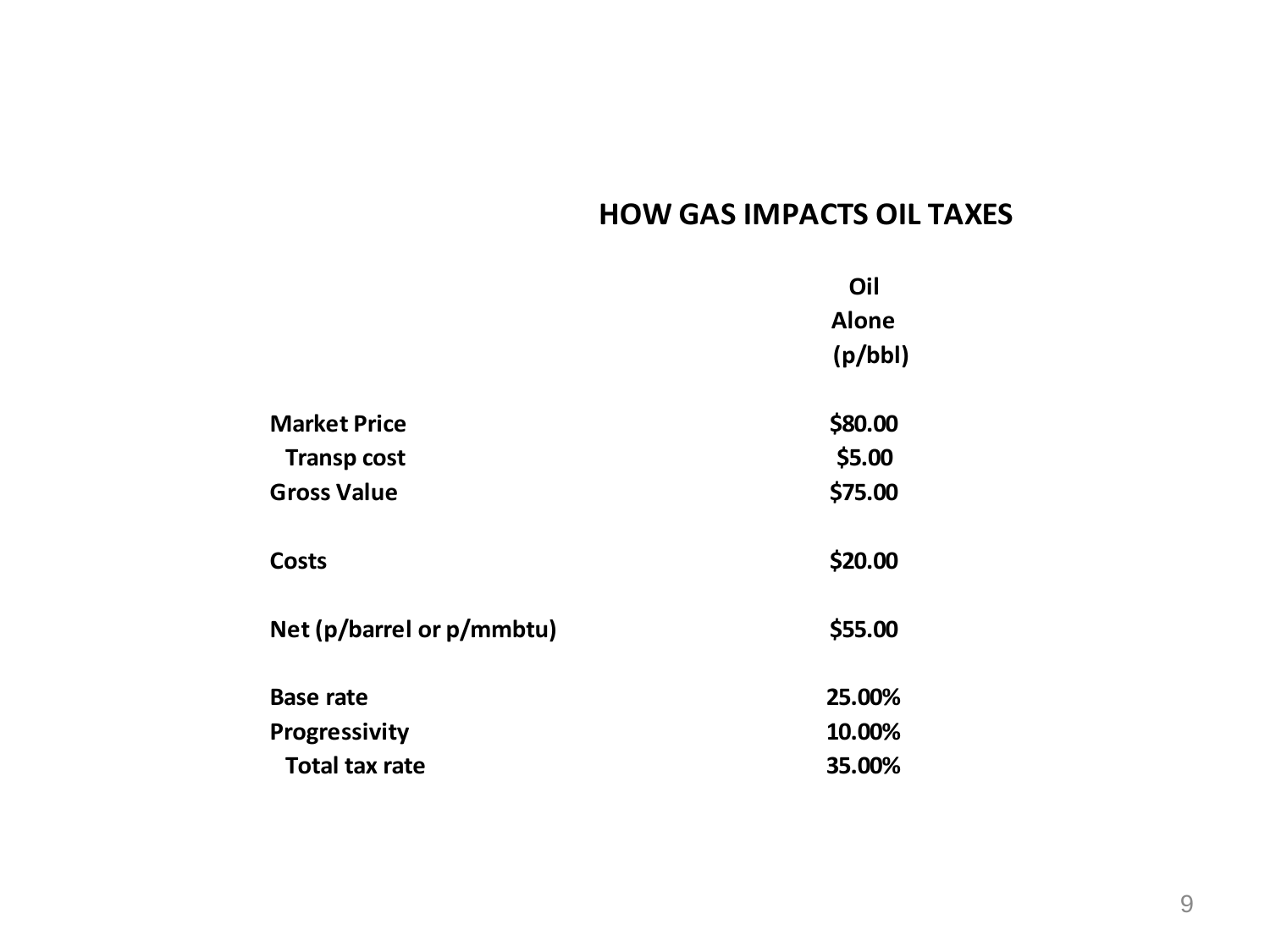|                                                  | Oil          |           |
|--------------------------------------------------|--------------|-----------|
|                                                  | <b>Alone</b> | Gas       |
|                                                  | (p/bbl)      | (p/mmbtu) |
| <b>Market Price</b>                              | \$80.00      | \$6.00    |
| <b>Transp cost</b>                               | \$5.00       | \$4.50    |
| <b>Gross Value</b>                               | \$75.00      | \$1.50    |
| <b>Costs</b>                                     | \$20.00      | \$0.50    |
| Net (p/barrel or p/mmbtu)                        | \$55.00      | \$1.00    |
| <b>Base rate</b>                                 | 25.00%       |           |
| <b>Progressivity</b>                             | 10.00%       |           |
| <b>Total tax rate</b>                            | 35.00%       |           |
| Daily bbls (oil) or mmbtu (gas)                  | 500,000      | 4,950,000 |
| <b>Daily BOEs</b>                                | 500,000      | 825,000   |
| Annual million bbls (oil) or million mmbtu (gas) | 183          | 1,807     |
| <b>Annual BOEs (millions)</b>                    | 183          | 301       |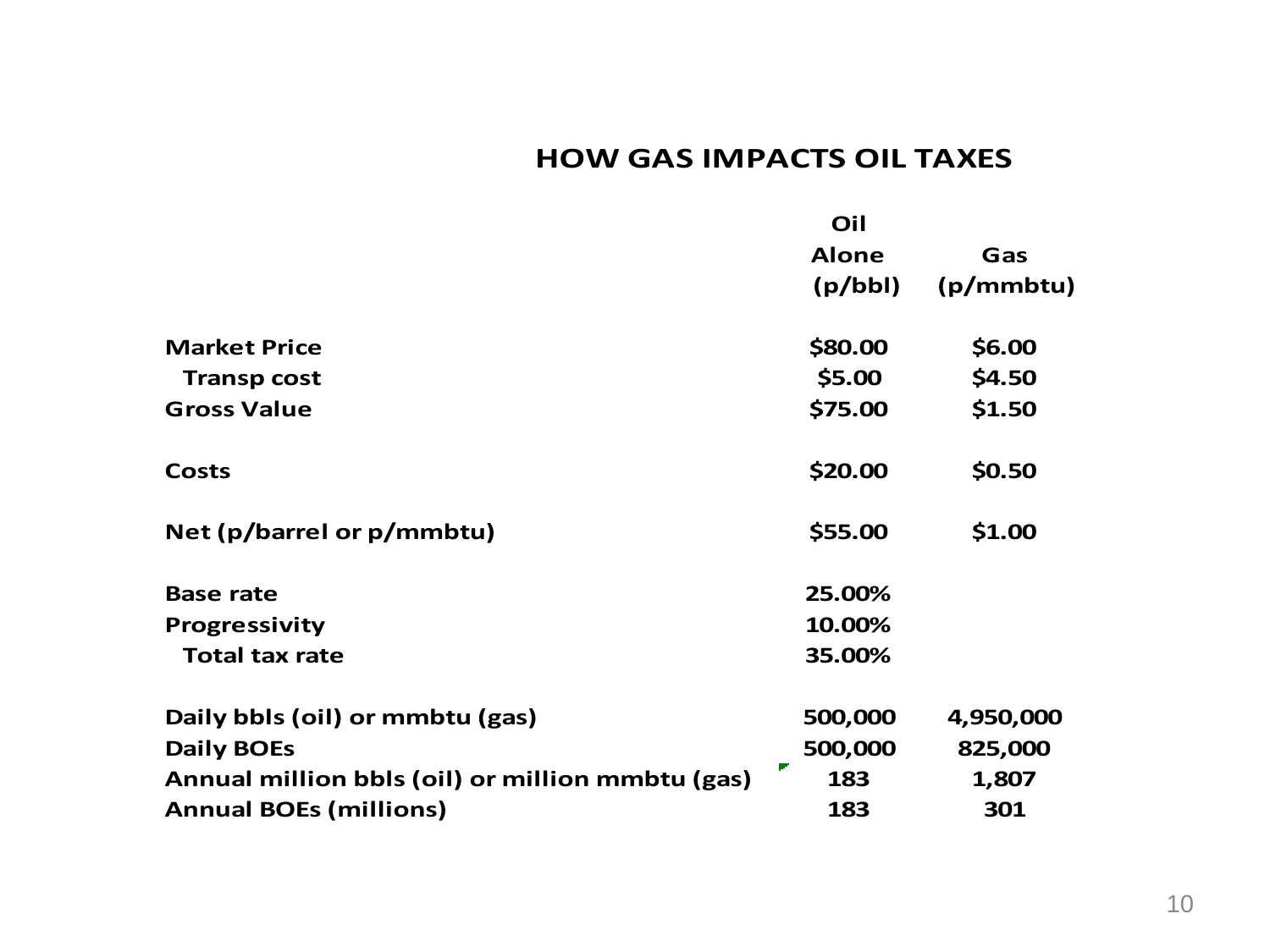|                                                  | Oil          |           |                                    |          |
|--------------------------------------------------|--------------|-----------|------------------------------------|----------|
|                                                  | <b>Alone</b> | Gas       |                                    |          |
|                                                  | (p/bbl)      | (p/mmbtu) | <b>Combined Oil &amp; Gas</b><br>: |          |
|                                                  |              |           |                                    |          |
| <b>Market Price</b>                              | \$80.00      | \$6.00    | $:$ Oil                            |          |
| <b>Transp cost</b>                               | \$5.00       | \$4.50    | : p/bbl net value                  | \$55.00  |
| <b>Gross Value</b>                               | \$75.00      | \$1.50    | : Barrels (millions)               | 183      |
|                                                  |              |           | Total oil net value (\$mm)         | \$10,038 |
| <b>Costs</b>                                     | \$20.00      | \$0.50    | : Gas                              |          |
|                                                  |              |           | $: p/m$ mbtu net value             | \$1.00   |
| Net (p/barrel or p/mmbtu)                        | \$55.00      | \$1.00    | : mmbtu's (millions)               | 1,807    |
|                                                  |              |           | Total gas net value (\$mm)         | \$1,807  |
| <b>Base rate</b>                                 | 25.00%       |           | $\bullet$                          |          |
| Progressivity                                    | 10.00%       |           | : Total oil & gas net value        | \$11,844 |
| <b>Total tax rate</b>                            | 35.00%       |           | : Total BOEs                       | 484      |
|                                                  |              |           | $:$ Net value / BOE                | \$24.49  |
| Daily bbls (oil) or mmbtu (gas)                  | 500,000      | 4,950,000 | <b>NO PROGRESSIVITY!</b>           |          |
| Daily BOEs                                       | 500,000      | 825,000   | $\ddot{\phantom{a}}$               |          |
| Annual million bbls (oil) or million mmbtu (gas) | Г<br>183     | 1,807     |                                    |          |
| <b>Annual BOEs (millions)</b>                    | 183          | 301       |                                    |          |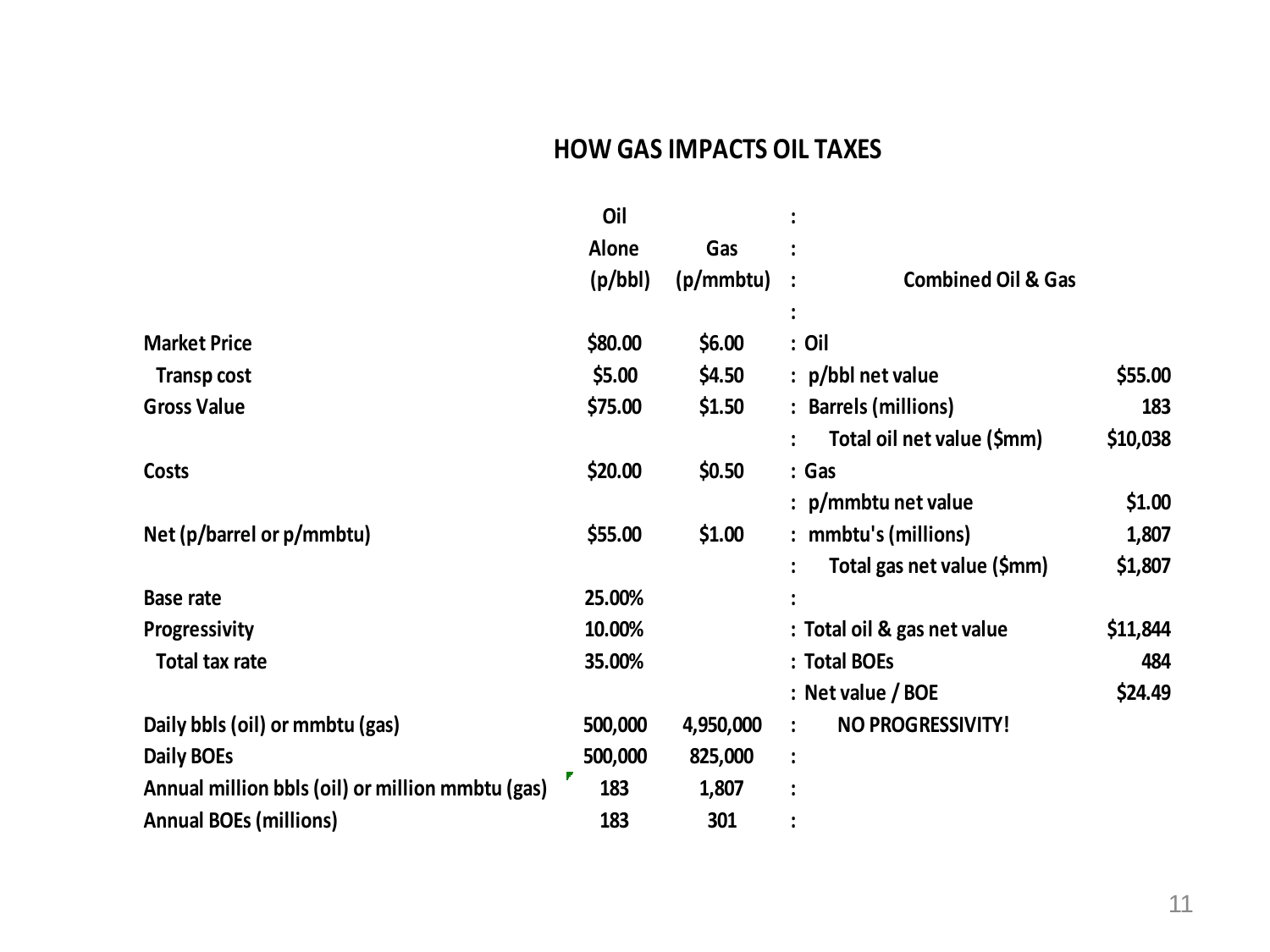|                                                  | Oil                                    |           |                               |          |
|--------------------------------------------------|----------------------------------------|-----------|-------------------------------|----------|
|                                                  | Alone                                  | Gas       |                               |          |
|                                                  | (p/bbl)<br>(p/mmbtu)<br>$\ddot{\cdot}$ |           | <b>Combined Oil &amp; Gas</b> |          |
|                                                  |                                        |           |                               |          |
| <b>Market Price</b>                              | \$80.00                                | \$6.00    | : Oil                         |          |
| <b>Transp cost</b>                               | \$5.00                                 | \$4.50    | $:$ p/bbl net value           | \$55.00  |
| <b>Gross Value</b>                               | \$75.00                                | \$1.50    | <b>Barrels (millions)</b>     | 183      |
|                                                  |                                        |           | Total oil net value (\$mm)    | \$10,038 |
| Costs                                            | \$20.00                                | \$0.50    | : Gas                         |          |
|                                                  |                                        |           | p/mmbtu net value             | \$1.00   |
| Net (p/barrel or p/mmbtu)                        | \$55.00                                | \$1.00    | mmbtu's (millions)            | 1,807    |
|                                                  |                                        |           | Total gas net value (\$mm)    | \$1,807  |
| <b>Base rate</b>                                 | 25.00%                                 |           |                               |          |
| Progressivity                                    | 10.00%                                 |           | : Total oil & gas net value   | \$11,844 |
| <b>Total tax rate</b>                            | 35.00%                                 |           | : Total BOEs                  | 484      |
|                                                  |                                        |           | : Net value / BOE             | \$24.49  |
| Daily bbls (oil) or mmbtu (gas)                  | 500,000                                | 4,950,000 | NO PROGRESSIVITY!             |          |
| <b>Daily BOEs</b>                                | 500,000                                | 825,000   |                               |          |
| Annual million bbls (oil) or million mmbtu (gas) | 183                                    | 1,807     |                               |          |
| <b>Annual BOEs (millions)</b>                    | 183                                    | 301       |                               |          |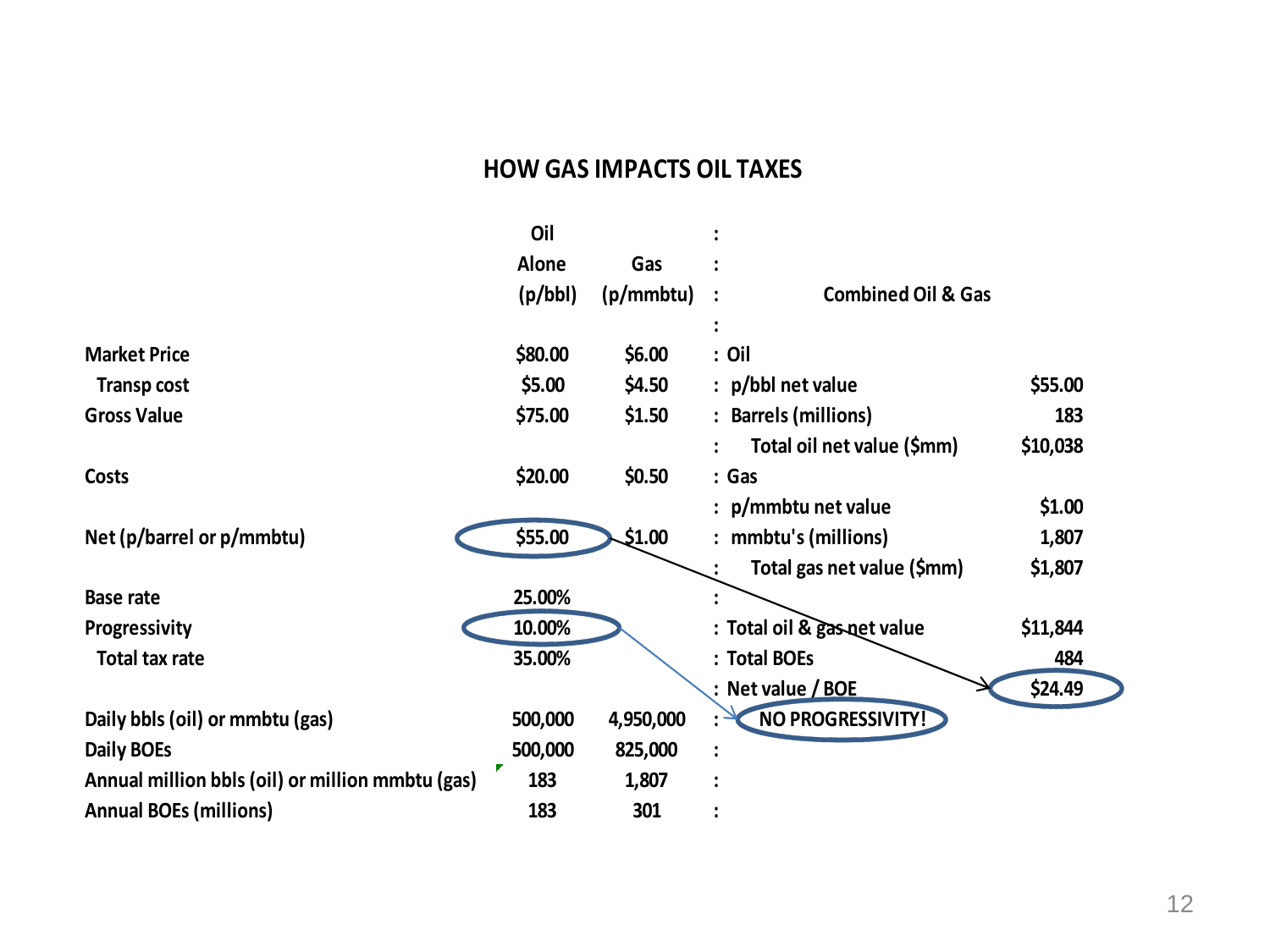#### **DEPARTMENT OF REVENUE EXAMPLES TO SENATE FINANCE - FEBRUARY 24, 2010**

| P 61 AU 11111611<br>ILLVLIVOL LIVIIIII LLJ I U<br>TEPROMINI ETI EUIU |                            |               |               |                     |                           |              |              |                   |                           |              |              |
|----------------------------------------------------------------------|----------------------------|---------------|---------------|---------------------|---------------------------|--------------|--------------|-------------------|---------------------------|--------------|--------------|
|                                                                      |                            |               |               |                     | $\bullet$<br>$\bullet$    |              |              | <b>Total</b>      |                           |              | Annual       |
|                                                                      |                            |               |               |                     | $\bullet$<br>$\cdot$      |              |              | Tax               |                           |              | Tax          |
|                                                                      |                            | Oil           | Oil & Gas     |                     | $\ddot{\cdot}$            | Oil          | Gas          | if                |                           |              | Reduction    |
|                                                                      |                            | Alone         | Combined      | <b>Reduction in</b> | $\ddot{\phantom{1}}$      | Alone        | <b>Alone</b> | <b>Taxed</b>      |                           | : Combined   | from         |
|                                                                      |                            | Progressivity | Progressivity | Progressivity       | $\ddot{\phantom{1}}$      | Tax          | Tax          | <b>Separately</b> | $\ddot{\phantom{1}}$      | Tax          | Combining    |
|                                                                      | <b>Oil Price Gas Price</b> | Factor        | Factor        | Factor              | $\mathbb{Z}^{\mathbb{Z}}$ | (\$billions) | (\$billions) | (\$billions)      | $\mathbb{R}^2$            | (\$billions) | (\$billions) |
|                                                                      |                            |               |               |                     | $\bullet$                 |              |              |                   |                           |              |              |
| \$75                                                                 | \$8.00                     | 5.38%         | 0.00%         | 5.38%               | $\ddot{\phantom{a}}$      | \$1.7        | \$1.1        | \$2.8             | $\ddot{\cdot}$            | \$2.5        | \$0.3\$      |
| \$100                                                                | \$8.00                     | 15.38%        | 3.59%         | 11.79%              | $\ddot{\cdot}$            | \$4.0\$      | \$1.1        | \$5.1             | ٠<br>$\ddot{\phantom{0}}$ | \$4.0        | \$1.1        |
| \$120                                                                | \$8.00                     | 23.38%        | 6.79%         | 16.59%              | $\ddot{\cdot}$            | \$6.4\$      | \$1.1        | \$7.5             |                           | \$5.5        | \$2.0        |

#### **\* Oil**

 **Production 500,000 bbls/day**

 **Transportation cost deduction \$6.50/bbl**

 **Upstream capital costs \$2 billion**

 **Upstream operating costs \$2 billion**

 **\*\* Gas** 

 **Production 4.5 bcf/day**

 **Transportation cost deduction \$4.50/mmbtu**

 **Upstream capital costs \$200 million**

 **Upstream operating costs \$200 million**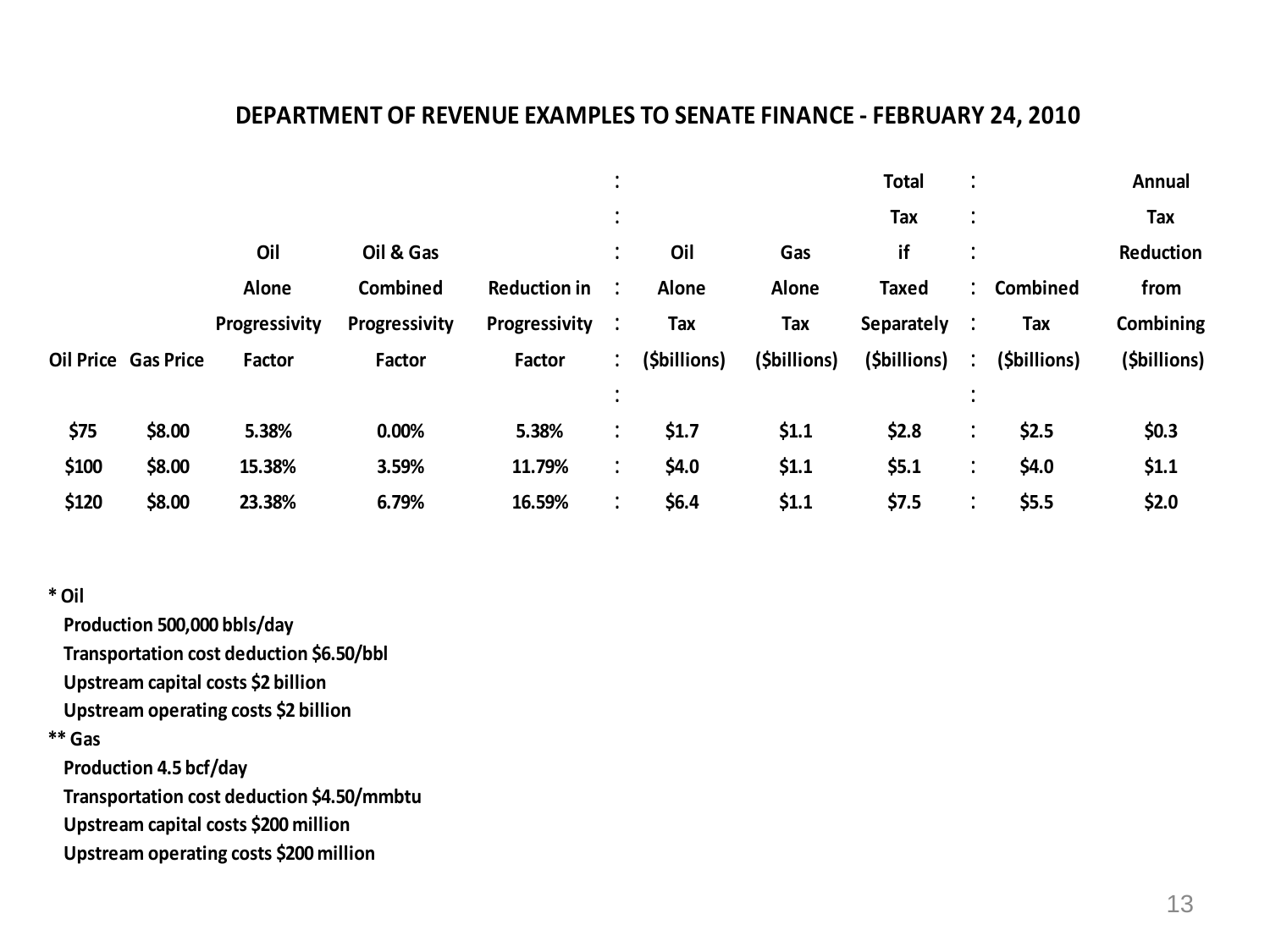### How can you be so sure about future prices?

- We cannot
- Different price relationships would produce different outcomes
- Since the potential for these outcomes exist, the current tax structure adds another level of risk to an already large amount of uncertainty
- At current price relationships there is a risk of undermining state finances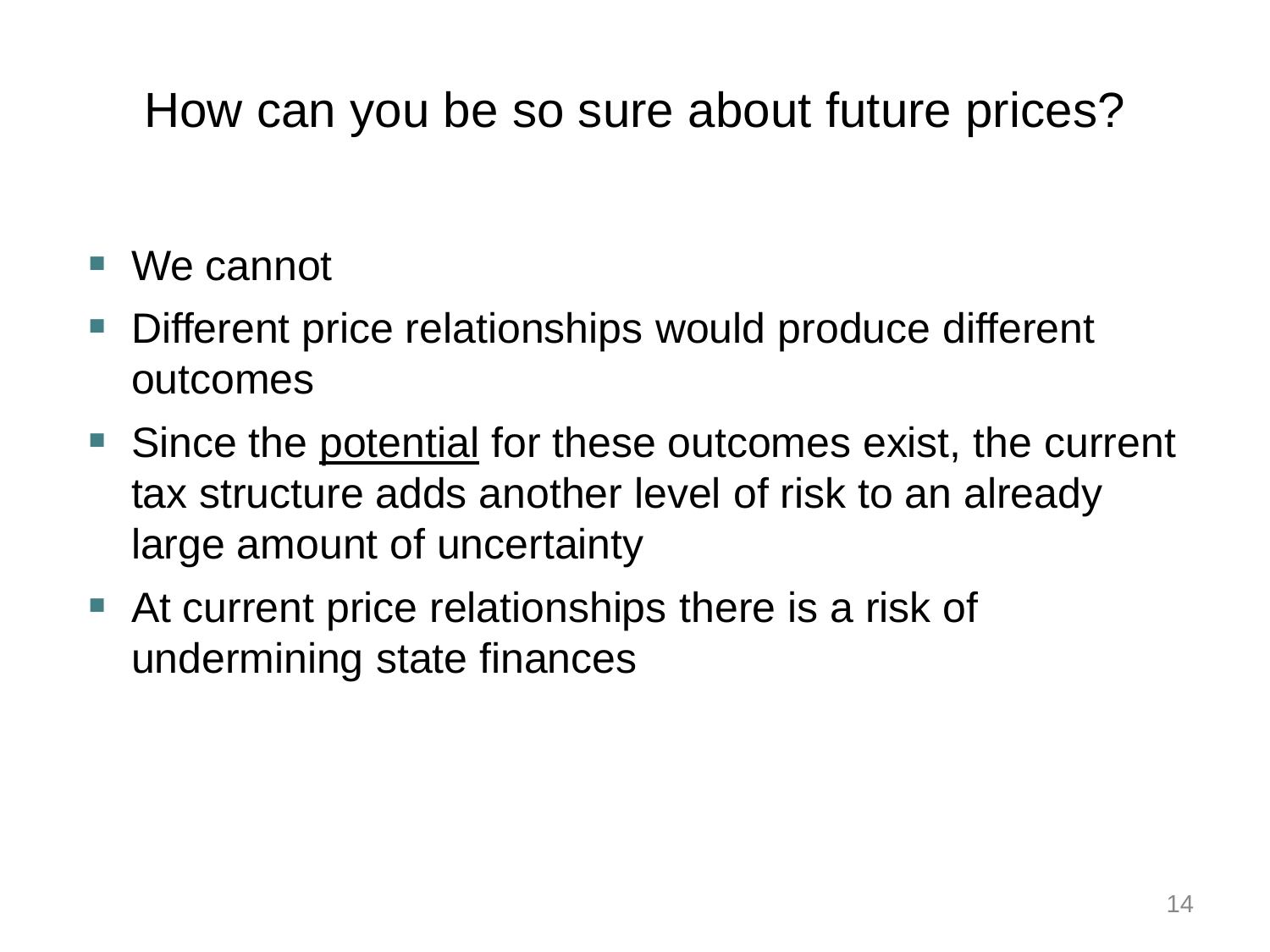### How SB 305 Works

No change to progressivity formula:

Progressivity on oil and gas:

Progressivity rate = (production tax value per BOE - \$30) X .004

Total tax rate  $= 25\%$  base tax rate + progressivity rate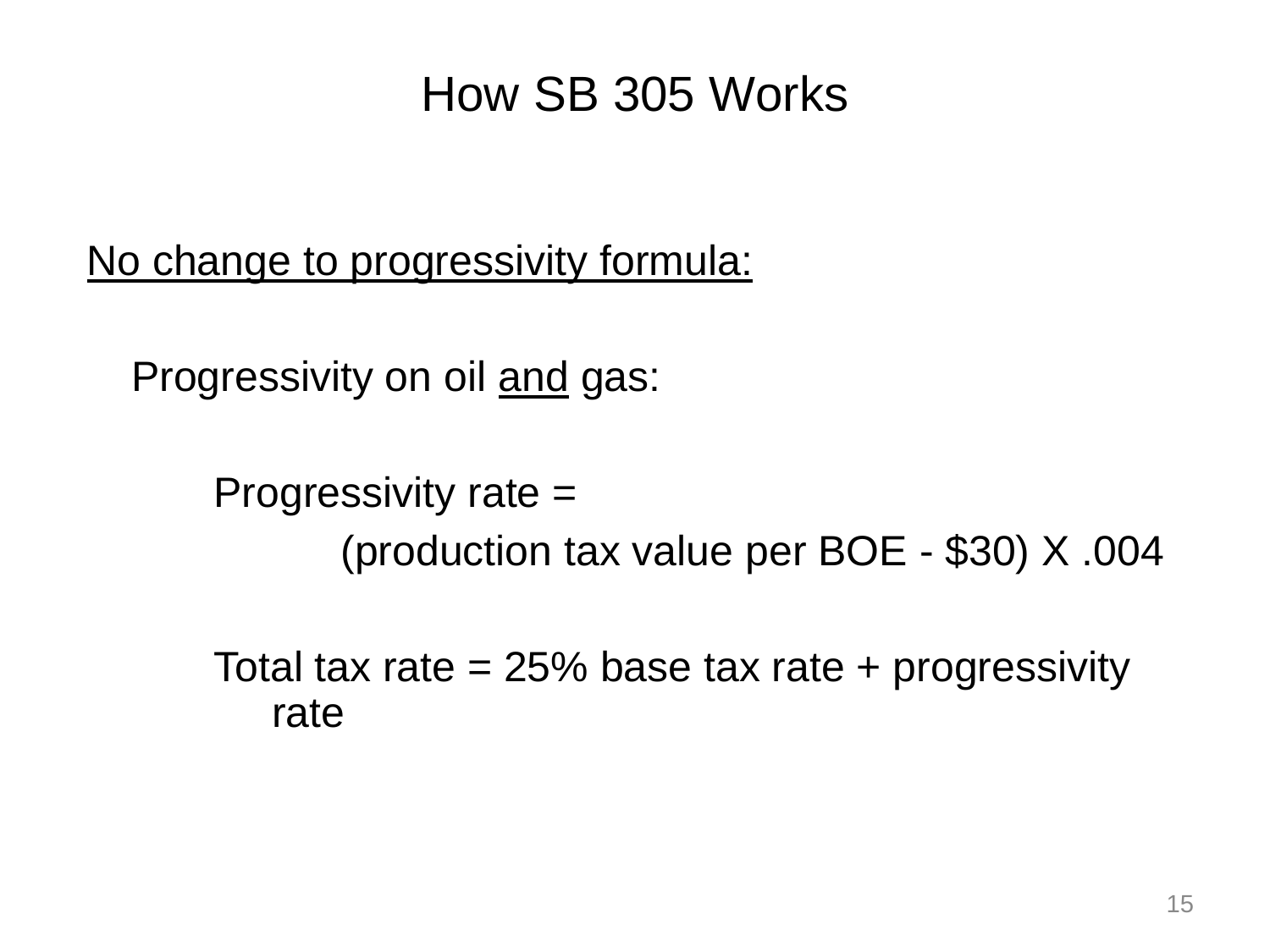### How Progressivity Operates Now

- Each company calculates one statewide progressivity rate based on all activity and the production tax value per BOE
- Company divides operations into 5 segments
	- 1) Cook Inlet oil
	- 2) Cook Inlet gas
	- 3) North Slope oil and gas except gas used in-state
	- 4) Non-North Slope / Non-Cook Inlet oil and gas except gas used instate
	- 5) Non-Cook Inlet gas used in-state
- For each segment:
	- For each segment calculate tax liability based on total tax rate (base 25% rate plus statewide progressivity rate) and the segment's production tax value
	- For segments 1, 2, and 5 tax liability is lower of ELF or above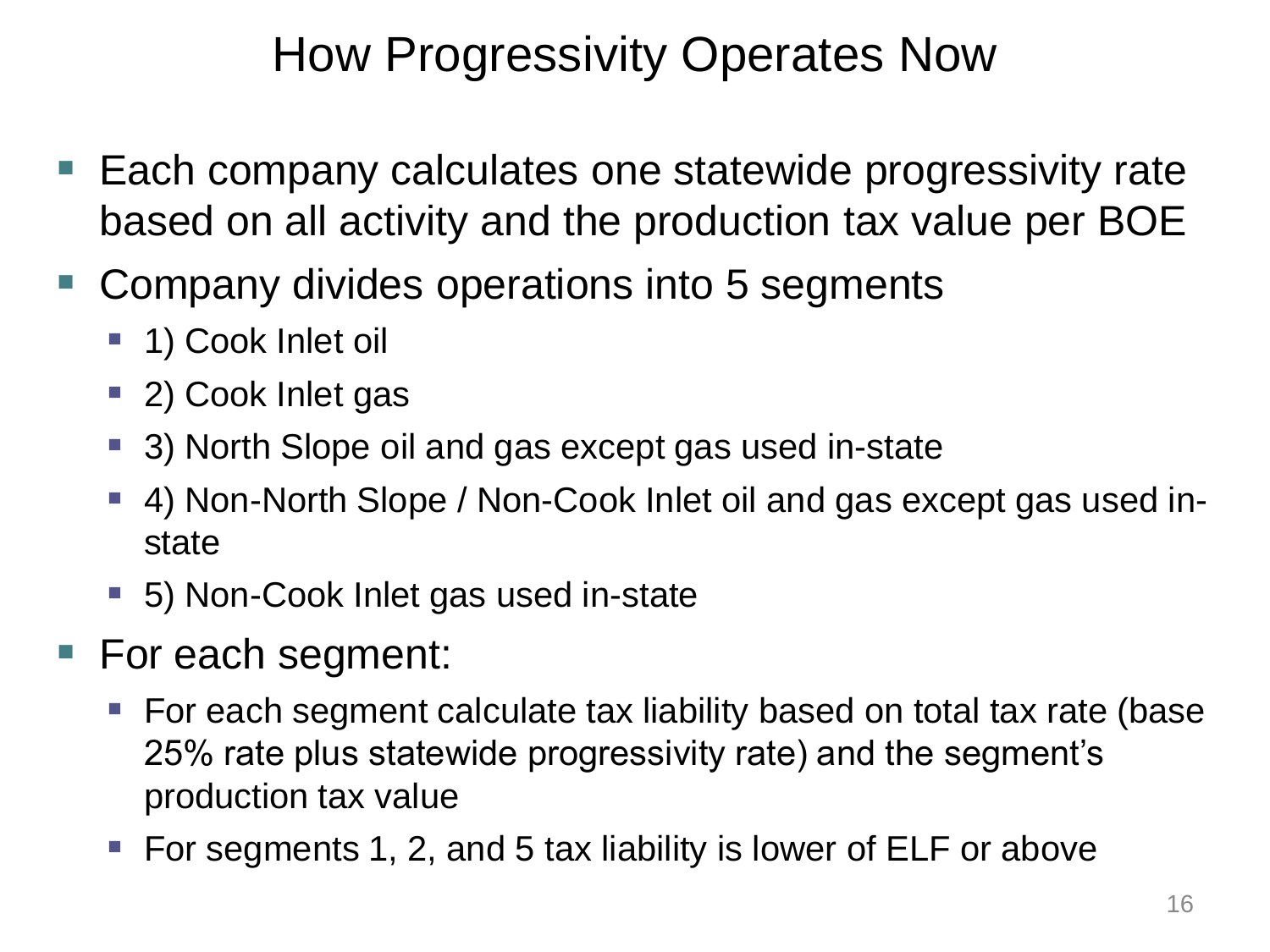SB 305: Instead of One Statewide Progressivity Calculation: Two Progressivity Calculations

### ■ FIRST: Oil / CI Gas / Other In-State Gas

- Progressivity calculated together
- **Same as current activity**
- Same 5 segments treated as now
- No tax increase on current activity
- SECOND: Export Gas (Major Gas Sale Gas)
	- Calculated distinctly: segment unto itself
	- **Will not dilute oil progressivity**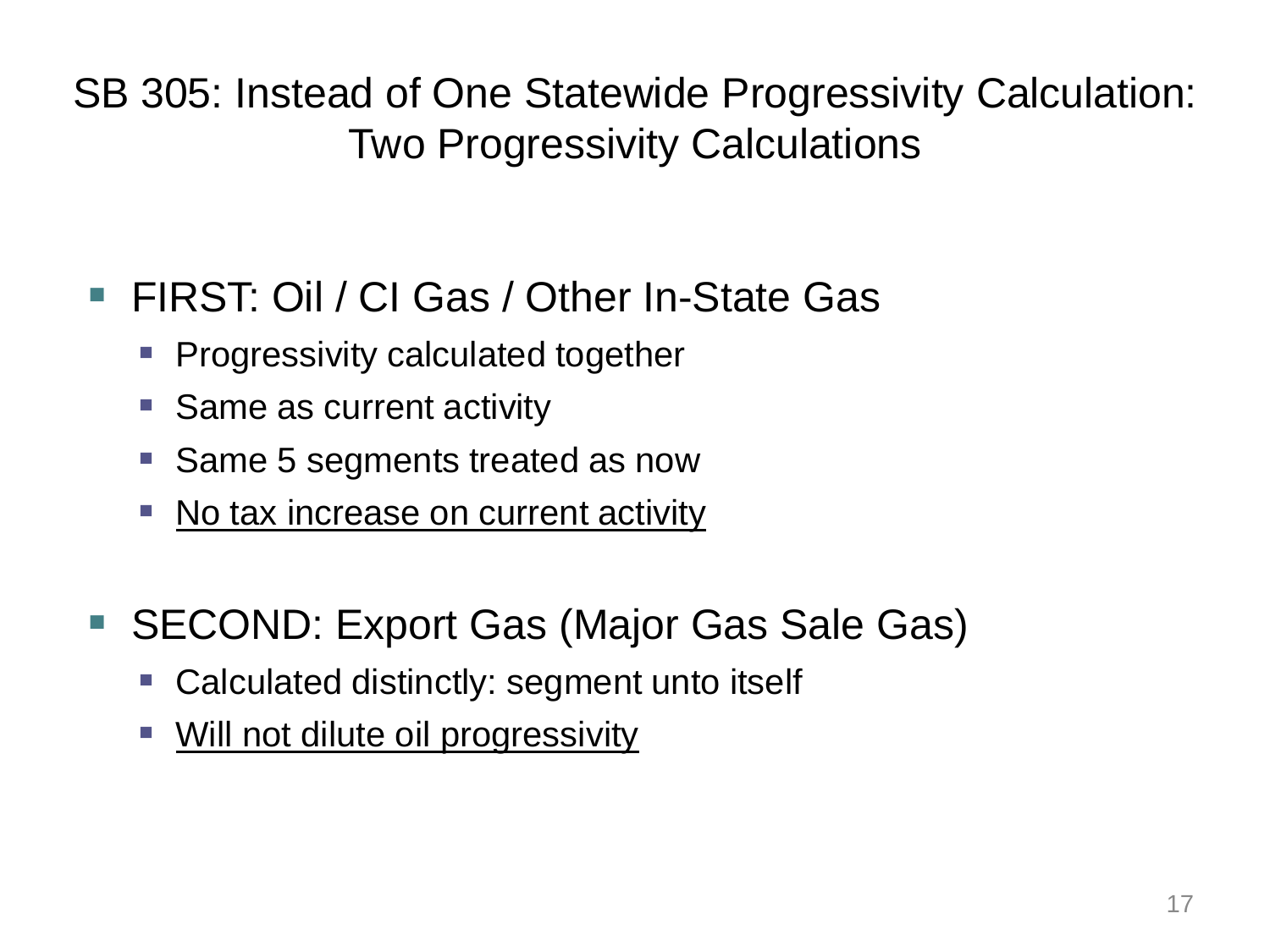# **SB 305:** Two Progressivity "Buckets"



- Cook Inlet Gas
- Other In-State Gas

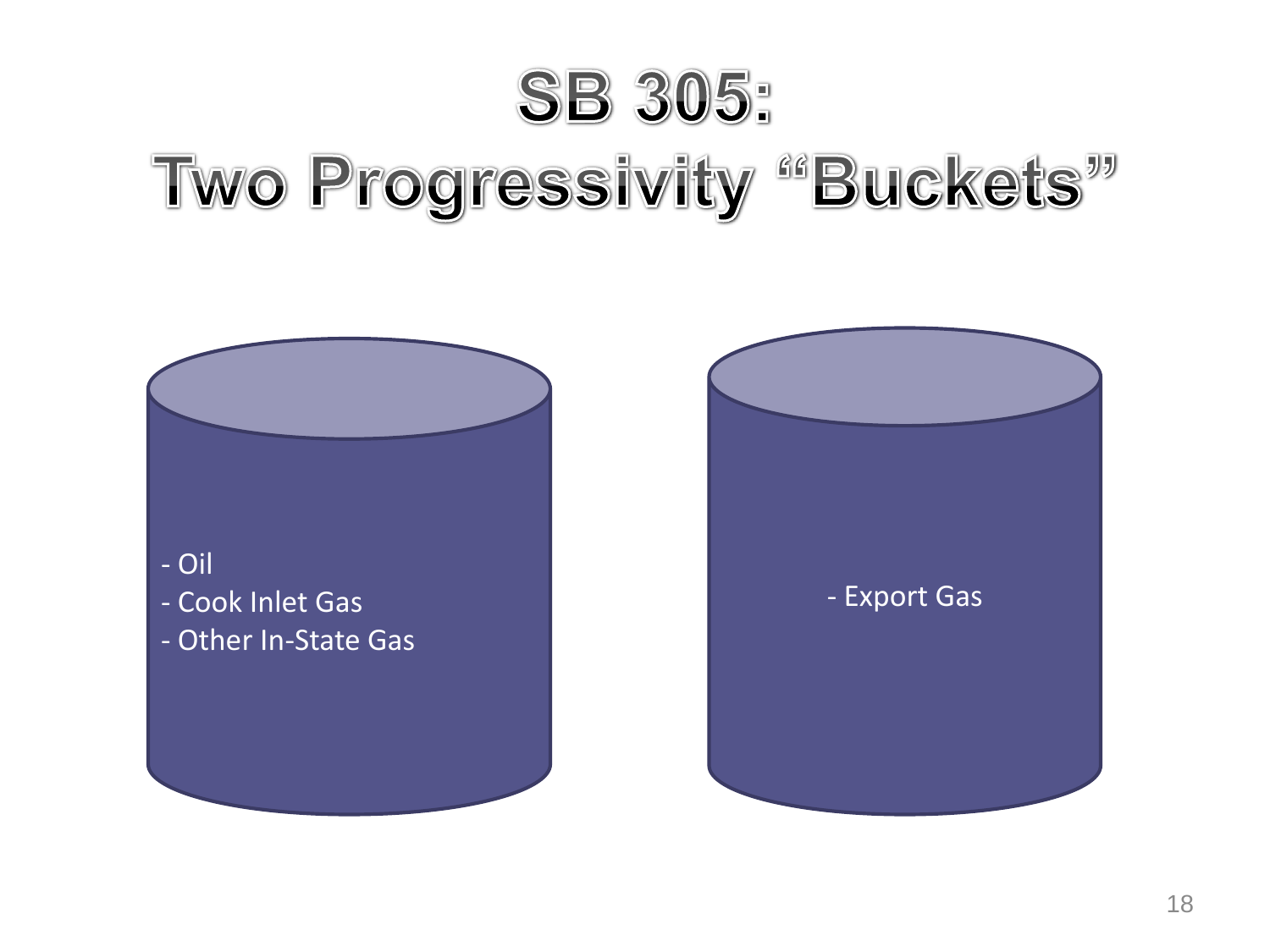### Issue: Cost Allocation

- Costs to produce oil and gas are truly joint costs
- Current approach (AS 43.55.165(h)): gives department authority to adopt regulations for allocating costs between oil and gas:
	- As recipients of confidential cost data they are in the best position to evaluate costs
	- A regulatory process allows more time
	- The regulatory process is public
- AS 43.55.165(h) is amended to require the department to consider allocating lease expenditures between oil and gas production in proportion to BTU barrel of oil equivalents (BOE) produced op each substances.